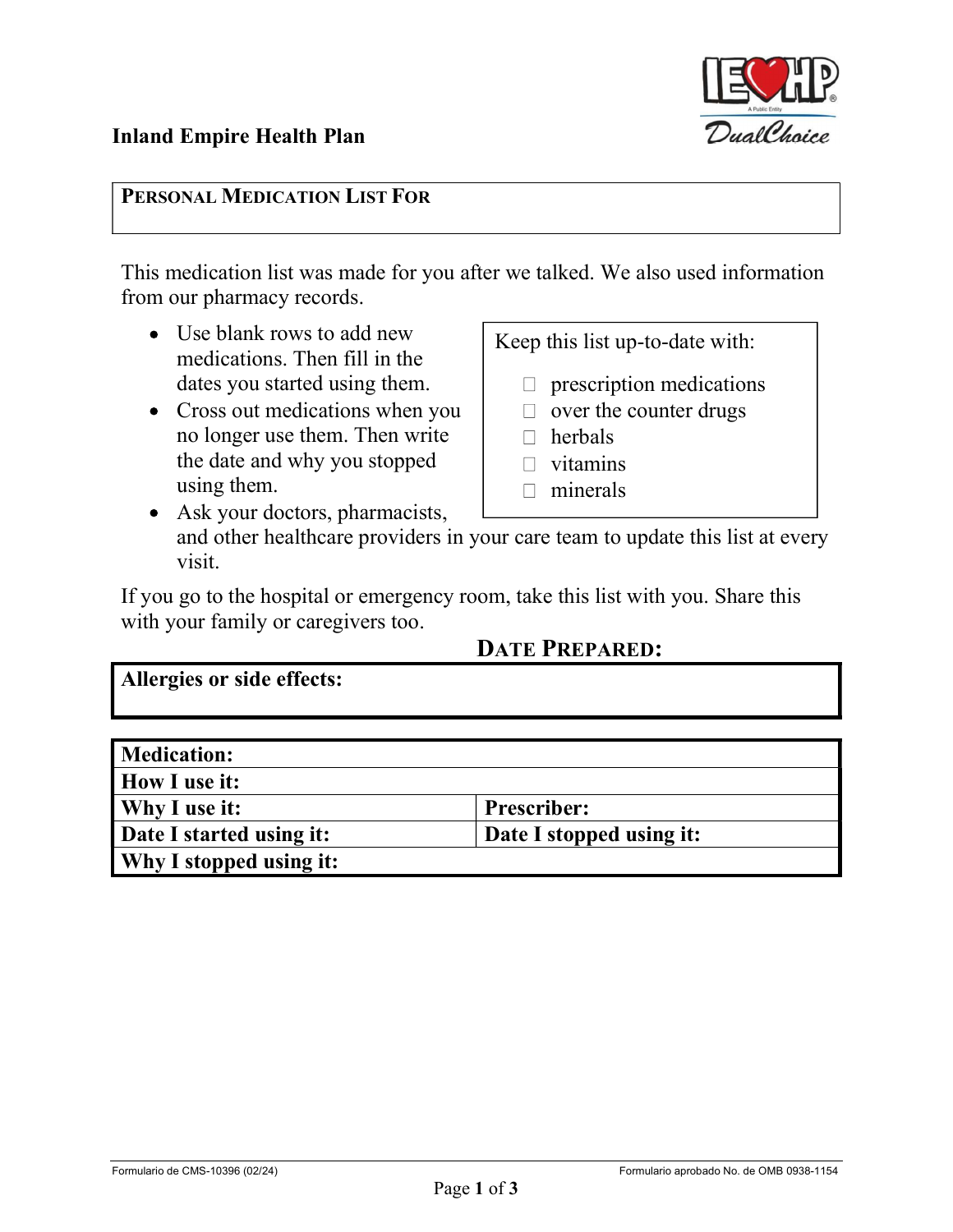## PERSONAL MEDICATION LIST FOR

| (Continued)              |                          |
|--------------------------|--------------------------|
| Medication:              |                          |
| How I use it:            |                          |
| Why I use it:            | <b>Prescriber:</b>       |
| Date I started using it: | Date I stopped using it: |
| Why I stopped using it:  |                          |

| <b>Medication:</b>       |                          |
|--------------------------|--------------------------|
| <b>How I use it:</b>     |                          |
| Why I use it:            | Prescriber:              |
| Date I started using it: | Date I stopped using it: |
| Why I stopped using it:  |                          |

| <b>Medication:</b>             |                          |
|--------------------------------|--------------------------|
| <b>How I use it:</b>           |                          |
| Why I use it:                  | Prescriber:              |
| Date I started using it:       | Date I stopped using it: |
| <b>Why I stopped using it:</b> |                          |

| <b>Medication:</b>             |                          |
|--------------------------------|--------------------------|
| <b>How I use it:</b>           |                          |
| <b>Why I use it:</b>           | <b>Prescriber:</b>       |
| Date I started using it:       | Date I stopped using it: |
| <b>Why I stopped using it:</b> |                          |

| <b>Medication:</b>       |                          |
|--------------------------|--------------------------|
| <b>How I use it:</b>     |                          |
| Why I use it:            | Prescriber:              |
| Date I started using it: | Date I stopped using it: |
| Why I stopped using it:  |                          |